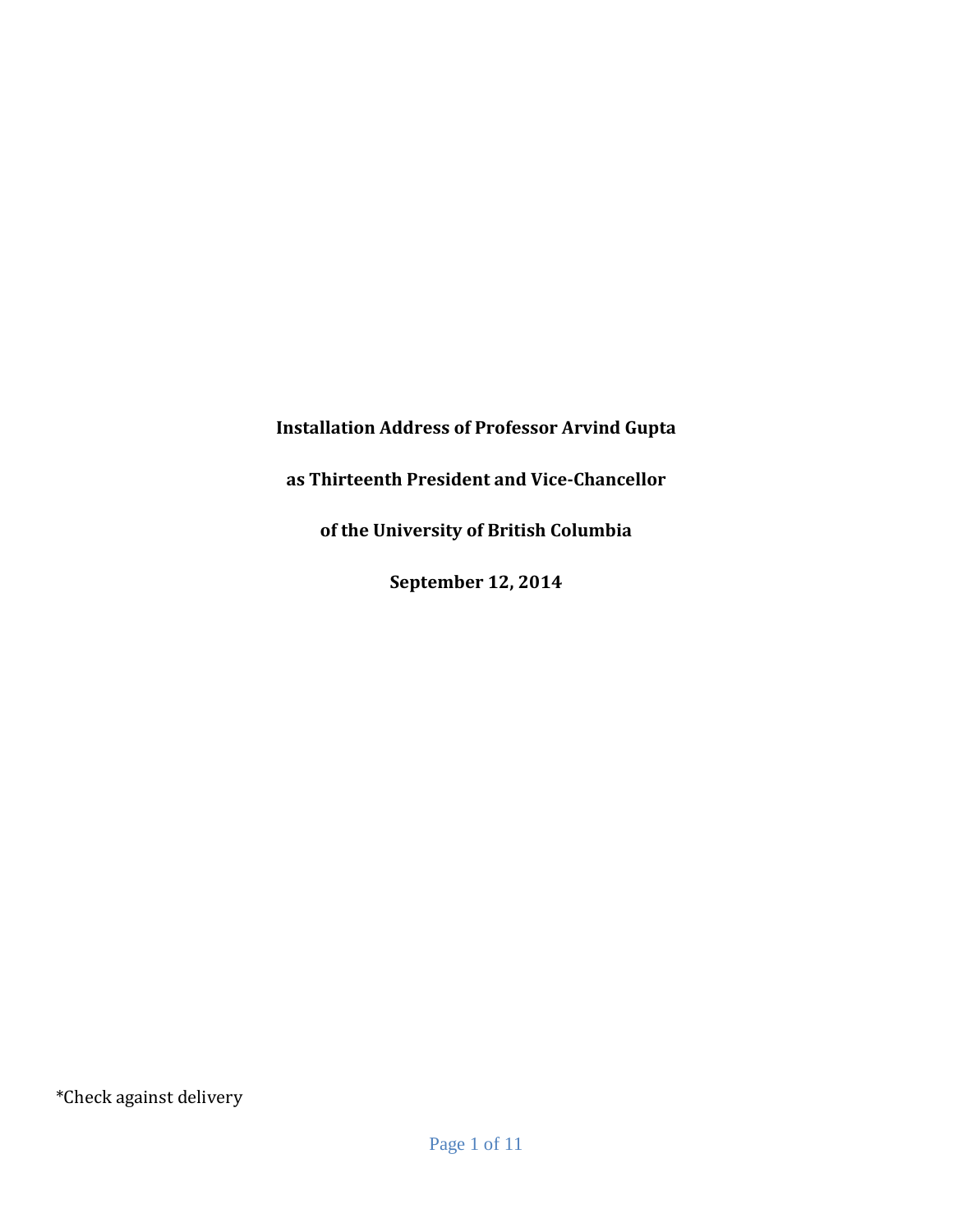Your Honour, Minister Fast, Minister Virk, Deputy Mayor Reimer, Elder Grant, Distinguished platform party, fellow faculty, students, staff, alumni, friends and family – thank you.

This is actually my second installation as President of UBC. On my first day, at the beginning of July, the Musqueam people recognized me with a blanketing ceremony. In a flourish of eagle down, chants and dancing, they welcomed me to this, the unceded land of their ancestors. I couldn't be more grateful.

We are all blessed to be here on the traditional territory of the Coast Salish people. As President, I will do everything I can to ensure that UBC is and remains a trusted partner and a good neighbour to the Musqueam people.

You might take that as an overarching theme for the day – the responsibilities that we all share as a community of elders and scholars, striving to excel in a spirit of integrity, diversity, inclusiveness and mutual respect.

I trace my own sense of citizenship to my upbringing.

I'm from Timmins. I was born in India, but I grew up in the hard, beautiful country of the Canadian Shield, at a time when it was common practice to bring home strangers off the street, merely because they needed a meal and a bed.

Well, maybe it wasn't that common. Certainly, the first time I brought a hungry vagrant to my home in Toronto, my startled family found it quite unusual.

But in Timmins, in the 1970s, my father did it all the time. Coming home from his job managing an environmental pollution lab, he would come across someone on the street. They had a need; we had the means – and my mother never batted an eye.

The world has changed, but people have not. I think we all recognize – as my parents did – that each generation has a responsibility to take the world as we find it and do our utmost to make it better. I have met so many of you who share that sensibility – that sense of responsibility to UBC. We didn't come here for what we might get; we came for what we can give.

Page 2 of 11 We recognize UBC as a Place of Mind, but also as a place of shared cultures, traditions, and history. Next year we will mark a century of community, celebrating UBC's 100th anniversary. We will rejoice in our faculty's accomplishments, our students' successes, and in the achievements and service of our emeriti and alumni. We will sing the praises of dedicated staff, generous donors and a worldwide community of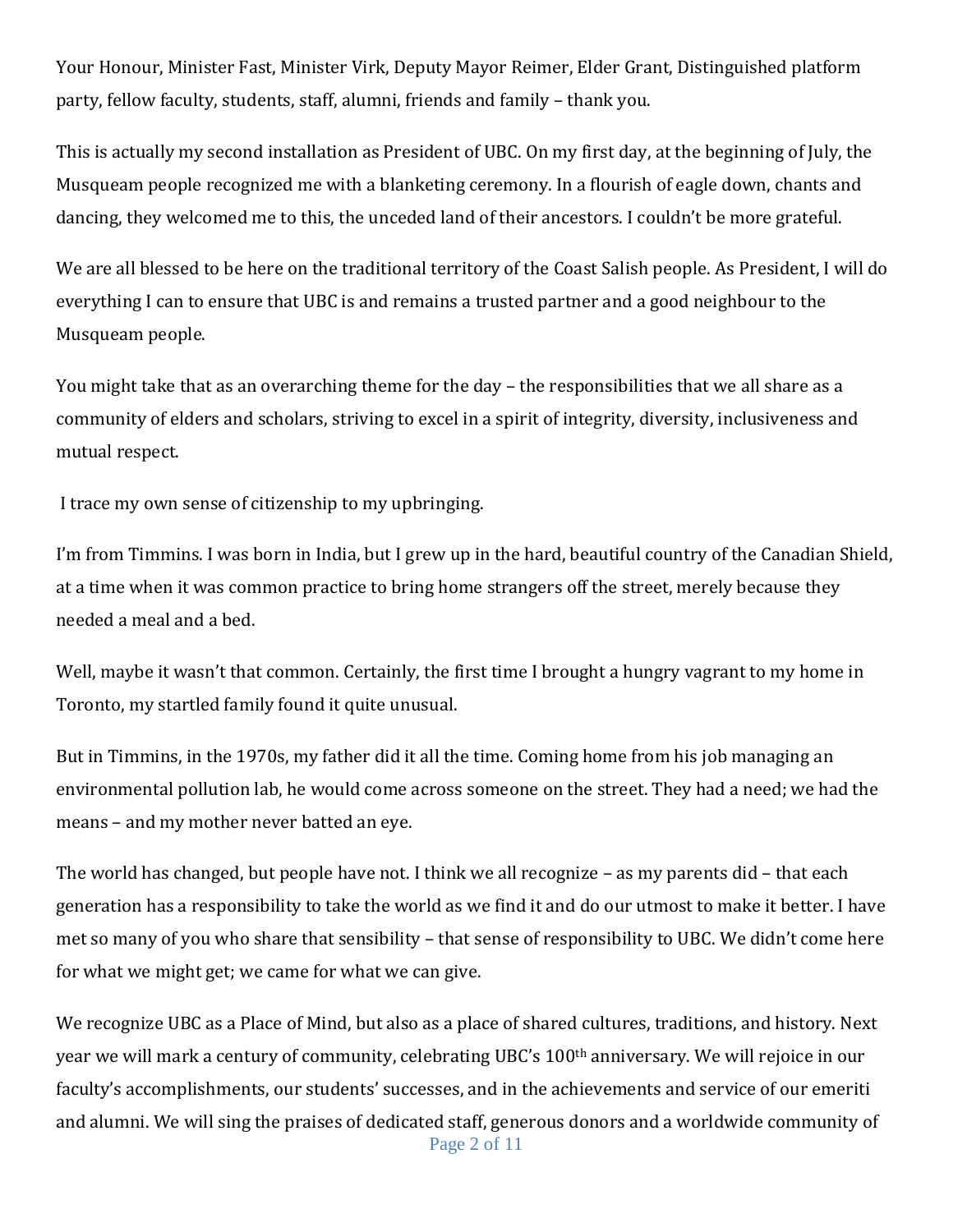supporters. We will salute our provincial and federal government partners; it was their foresight and investment that enabled UBC to contribute so broadly.

Ours is a record well worthy of celebration. UBC is widely recognized to be among the top 25 public institutions in the world. For this we must thank the great presidents whose leadership brought us here: Stephen Toope, Martha Piper – and from David Strangway back to Frank Wesbrook. And we thank all our Chancellors and Chairs of the Board who have inspired us by their example.

It is our challenge to build on their contributions – endeavouring to lift UBC from the top 25 to the top 10. That is, I would argue, our responsibility: to take UBC as we find it – and make it better.

I'd like to take a few minutes to place that goal in context, by proposing five themes for UBC.

First, UBC is a Place of Learning – for there is no better tool for personal empowerment than education.

Second, UBC is a Place of Engagement – directly, through our two campuses, and virtually, across the province and around the world.

Third, UBC is an International Place, a global microcosm and a nexus. It is a gateway to the whole social, economic and, we hope, sustainable world.

Fourth, UBC is a Place of Innovation, ready to address the challenges facing the societies that we serve.

And Fifth, UBC is a Place of Research, a place for plumbing the depths of human understanding and expanding the scope of all human knowledge.

Allow me to elaborate.

### **UBC as a Place of Learning**

As MIT's Peter Senge has argued:

*Real learning gets to the heart of what it means to be human. Through learning, we re-create ourselves. Through learning, we become able to do something we never were able to do. Through*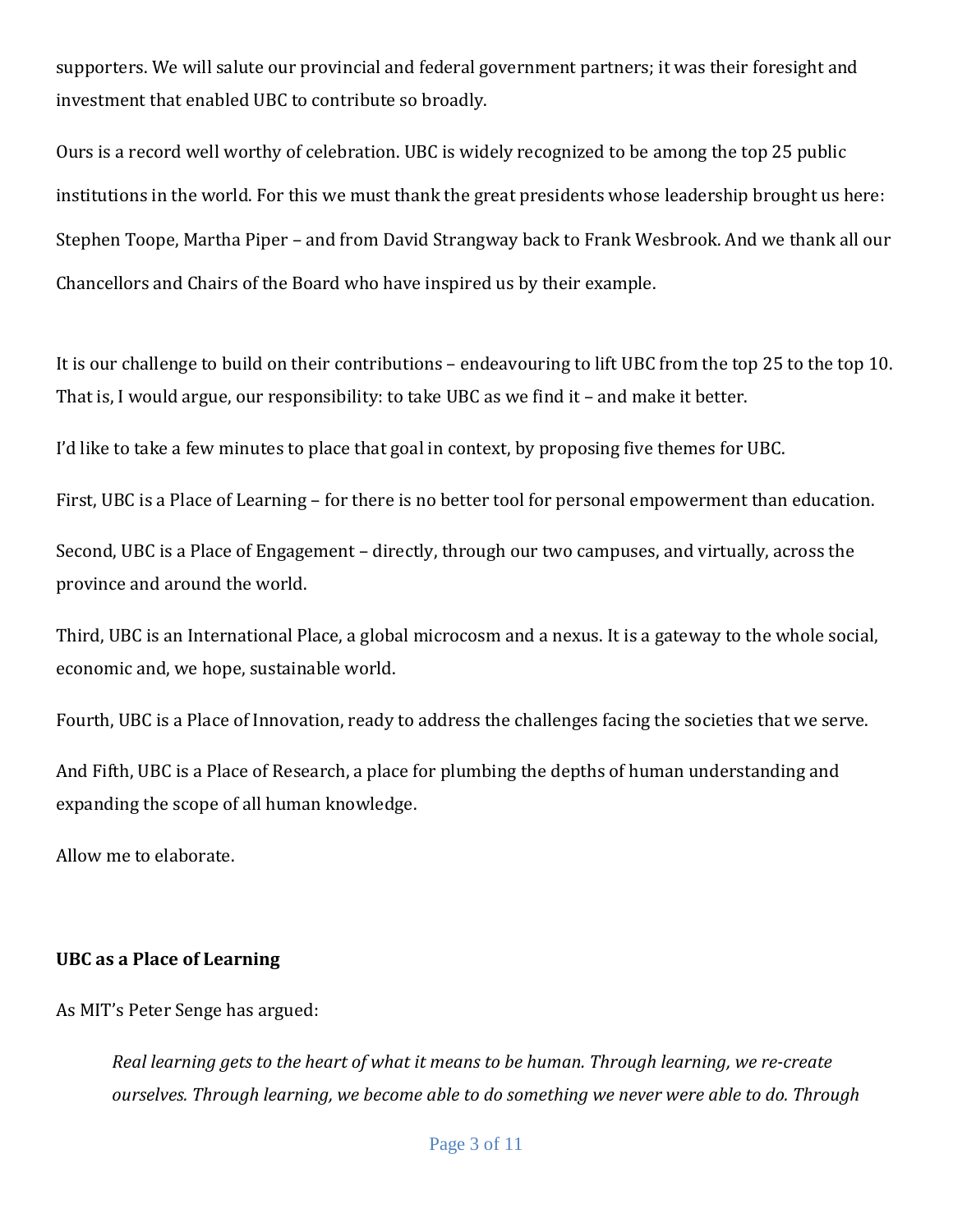*learning, we re-perceive the world and our relationship to it. Through learning, we extend our capacity to create – to be part of the generative process of life.*

This applies to our entire community: undergraduate and graduate students, post-doctoral fellows, faculty, staff, alumni, and yes, even administrators. Our UBC is committed to ensuring that every part of the university is functioning at its highest capacity so we can produce the leaders our society requires.

We will empower our students with enhanced resources for success, including:

- bursaries and scholarships;
- graduate support and state-of-the-art research facilities;
- auxiliary services, such as on-campus housing;
- improved physical and mental health facilities;
- venues for sports; and outlets for culture.

We will enhance the student experience within a second-to-none learning environment.

We will also reach out, tirelessly, to the underrepresented – whether based on gender, race or community – recognizing education as the best instrument for breaking down barriers to social and economic mobility.

I have frequently called today's youth the "empowered generation." They know that they confront unprecedented societal challenges. They see how quickly yesterday's innovations become obsolete. They are aware that some 50% of today's jobs will likely not exist in 30 years.

But they also know that what never goes out of style is the ability to consider information critically, to assimilate facts into bigger narratives, and to generate new ideas.

This is the gift of a great education – one that goes beyond knowledge in a particular field, or training in a specific skill.

Our students must have the ability to think systematically, to welcome change, to tolerate ambiguity, to disrupt and to innovate. These are all skills best learned from the broadly based programs available only in a research-focused university.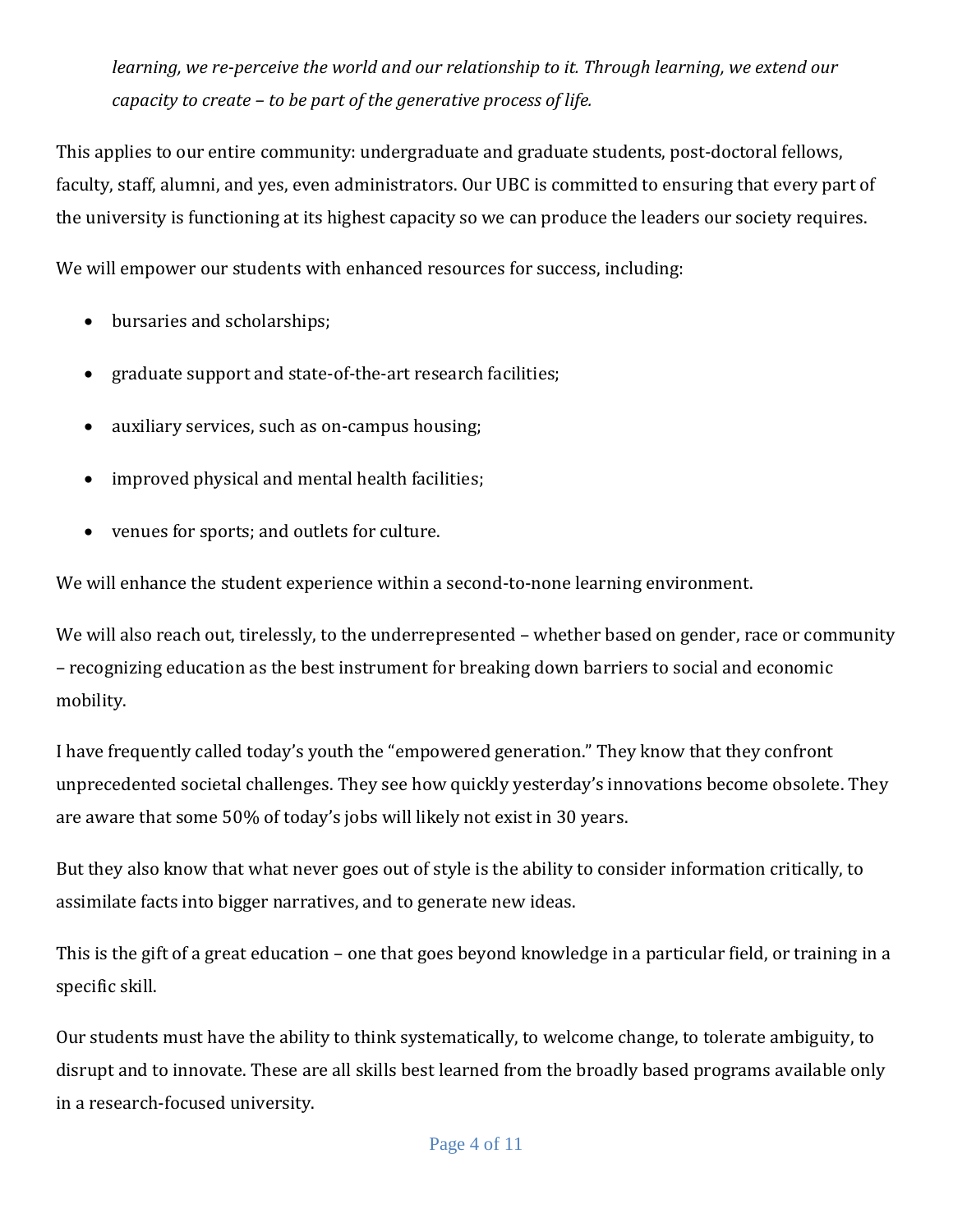The knowledge-intensive world also demands that we extend UBC's service beyond our traditional undergraduate and graduate constituencies. We will embed lifetime learning in our core teaching-andlearning mandate, engaging alumni, mid-career professionals, retirees – everyone who looks to us for personal, professional, and career growth.

Here, technology plays a critical role, enhancing the classroom experience and transforming the concept of place for learning. Technology can bring UBC:

- to those juggling career and family demands;
- to those at a distance from our campuses;
- to all those seeking a creative outlet or a new path in life.

# **UBC as a Place of Engagement**

Consider the connections between the academy and the community. As the urban theorist Richard Florida argues, it is the creative class that is powering the post-industrial city, a class that is rooted in a complex interplay among art, science, design and utility.

\*

Universities are at the heart of this transformation. Every globally significant city – every city considered among the "most liveable" – boasts a leading research university. In these communities, town and gown work come together to underpin a creative economy.

UBC enjoys two such relationships: two thriving campuses – two places with one mind, one aspiration to excellence, and one unquestioned call to service.

We recognize the responsibility – and the opportunity – of this symbiosis. We know how much UBC owes our two communities and how much we have to gain from our partnerships.

Our Point Grey campus and the City of Vancouver have grown together and grown up together. UBC has been indispensable in establishing Metro Vancouver as a provincial economic engine and a Western Canadian centre of culture and innovation.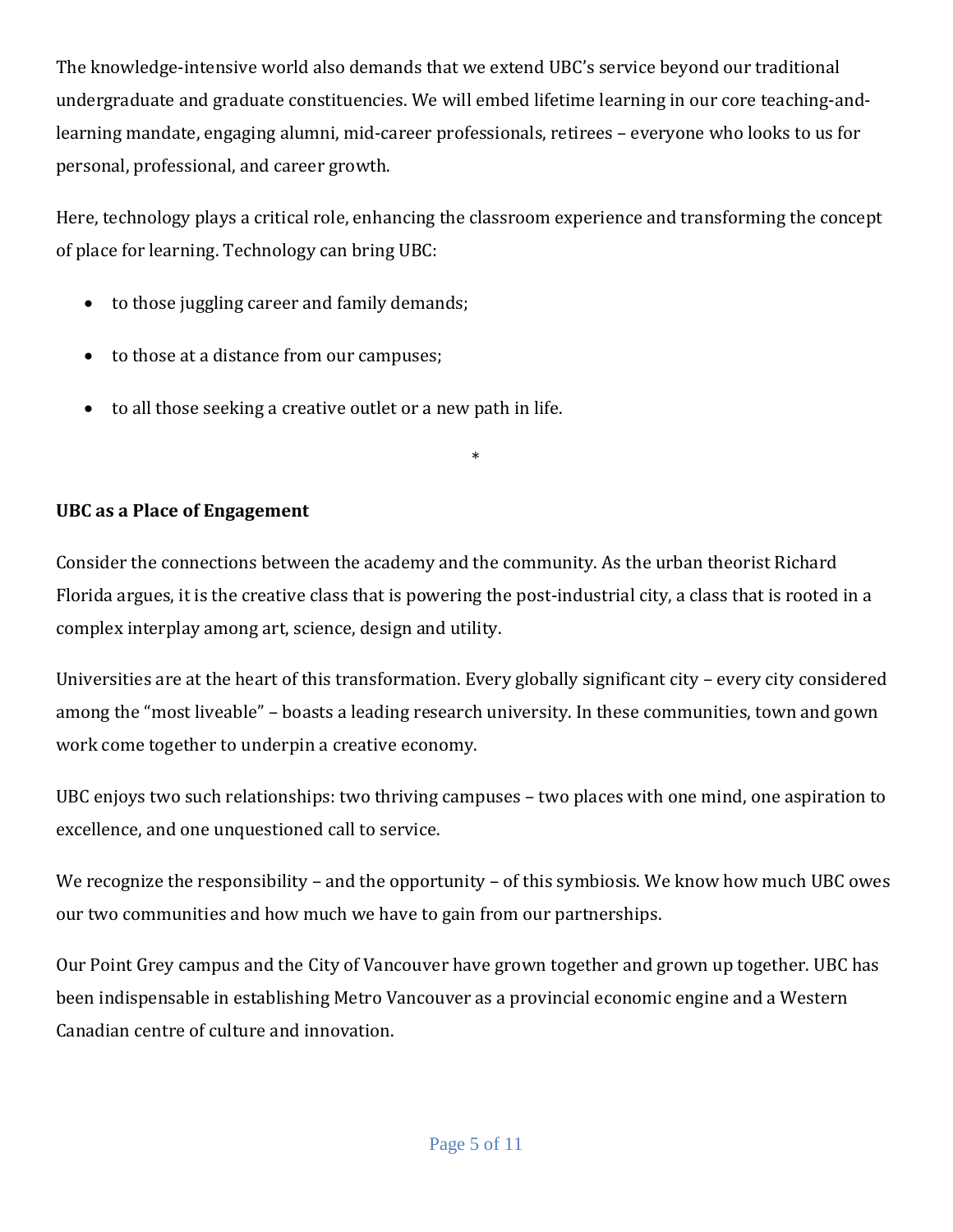We will continue to support the resource sector, the traditional mainstay of the BC economy. We will pioneer in fields such as health sciences, life sciences, multi-media, IT, and sustainability. We will fuel the burgeoning creative sectors – architecture, design, film, gaming, and the performing arts.

We will partner across civil society, expand our footprint in downtown Vancouver, and tend to community connections – virtual and physical – including, crucial public transportation links to Point Grey.

UBC Okanagan was established less than 10 years ago by farsighted provincial and university leaders, many of whom honour us with their presence today. In the blink of an academic eye, our Kelowna campus has proved itself worthy of the name UBC. It has doubled in size, tripled its infrastructure and expanded its student body to nearly 8,500.

We will build on that trajectory, expanding this unique learning and innovation environment – and, with our community partners, further energizing the B.C. economy and enriching its social and cultural life.

We will continue our integration across all B.C. Consider the partnership with our excellent sister institutions in a distributed program that is now graduating medical professionals in Victoria and Prince George, as well as Vancouver and Kelowna. UBC will partner with our provincial government to expand this model wherever it creates measurable benefits for British Columbians.

\*

## **UBC as an International Place**

As one of the world's top 25 public institutions, UBC is a portal for global engagement, connecting our cities, our province, and our country to the world. Our students and faculty learn about the world, teach about the world, and stand in service to the world.

We will stretch this portal – and shrink the world – fostering research-and-learning links across BC, Canada, and beyond.

I want to particularly highlight our connection with the Pacific Rim. UBC is Canada's clearest window into the creative and entrepreneurial forces of the Asia Pacific. We owe it to our students to enhance their connections to this flourishing region. We owe it to our scholars, who collaborate with the Asia Pacific research powerhouses. We owe it to our province to showcase our researchers, our innovators, and our entrepreneurs.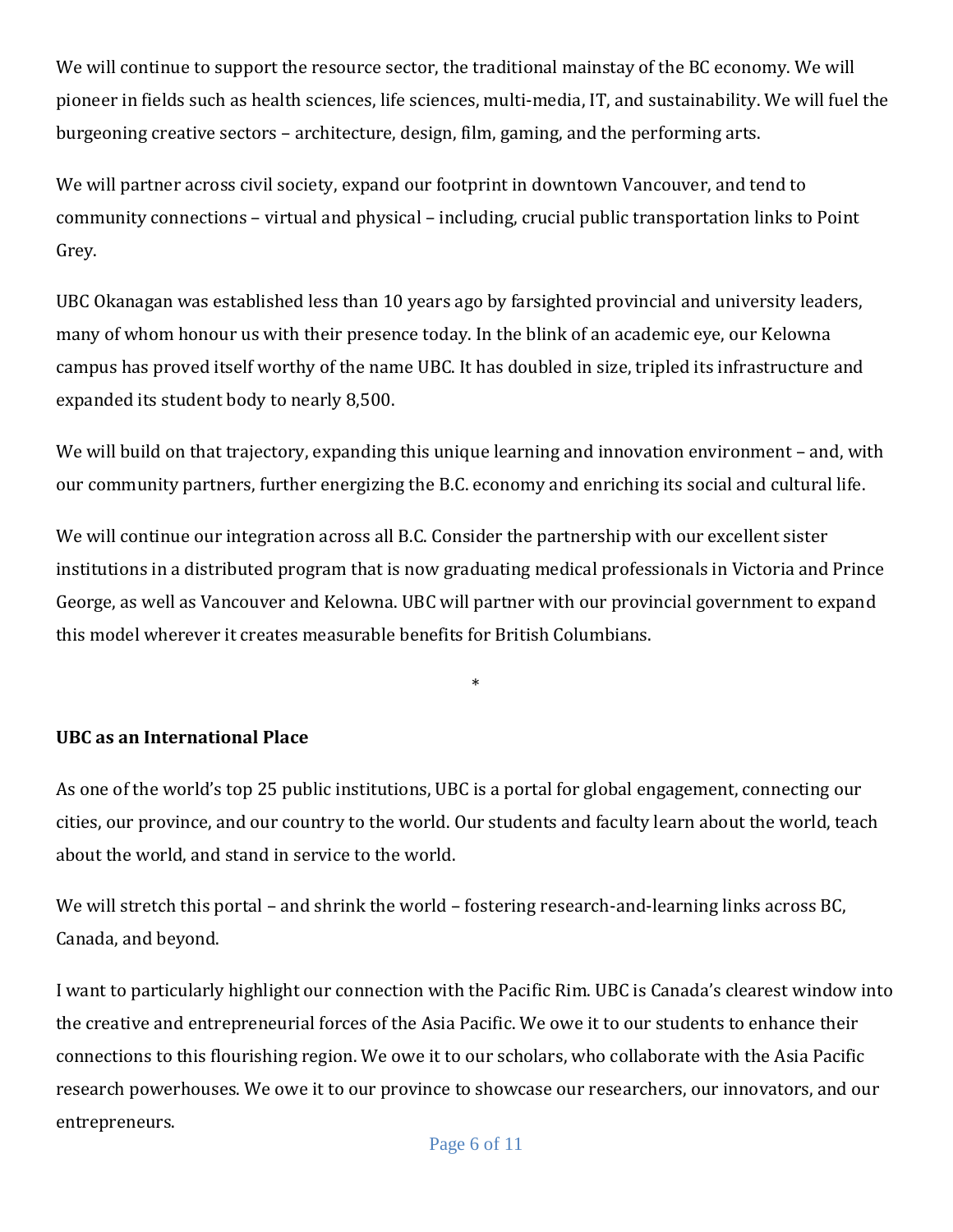Expanding this portal will require us to leverage UBC's global network of partnerships. I have spent much of my professional life thinking about those relationships. Watching – and helping – Canada's universities to collaborate internationally, it has become clear that no single university can match the productive capacity of multi-institutional, multi-national teams.

Such alliances tap into all of UBC's strengths: from the historically and ethically informed critical thinking skills of the Humanities, to the transformative capabilities of modern science.

\*

## **UBC as a Place of Innovation**

Our UBC has moved well beyond the "build-it-and-they-will-come" paradigm of graduating students. We will become even more pro-active in transferring knowledge from our classrooms to the industries, theatres and meeting rooms of our communities. We will listen well, to ensure that our teaching, learning and research reflects societal imperatives.

In keeping with our academic mission and values, we will reach out across civil society, always ready to address the challenges facing governments, industries – hospitals or not-for-profits. We will integrate their needs into our research mandate, creating a robust two-way flow of ideas. And we will integrate them in our teaching mandate, through continuing and professional education tuned to the needs of learners, industry and society.

I have spent the past 15 years at Mitacs, developing pathways to employment for our graduates. This is my passion and I am dedicated to multiplying such opportunities. For example, we will proactively dovetail on-campus courses with off-campus experiential learning. Today, I am further committing that we will:

 Connect our students to career opportunities by doubling UBC's extra-curricular student experiences on- and off-campus through internships and co-op programs.

And we will build new opportunities for students to study, travel and practice innovation abroad.

Our graduates will shape the future, rather than be at its mercy.

\*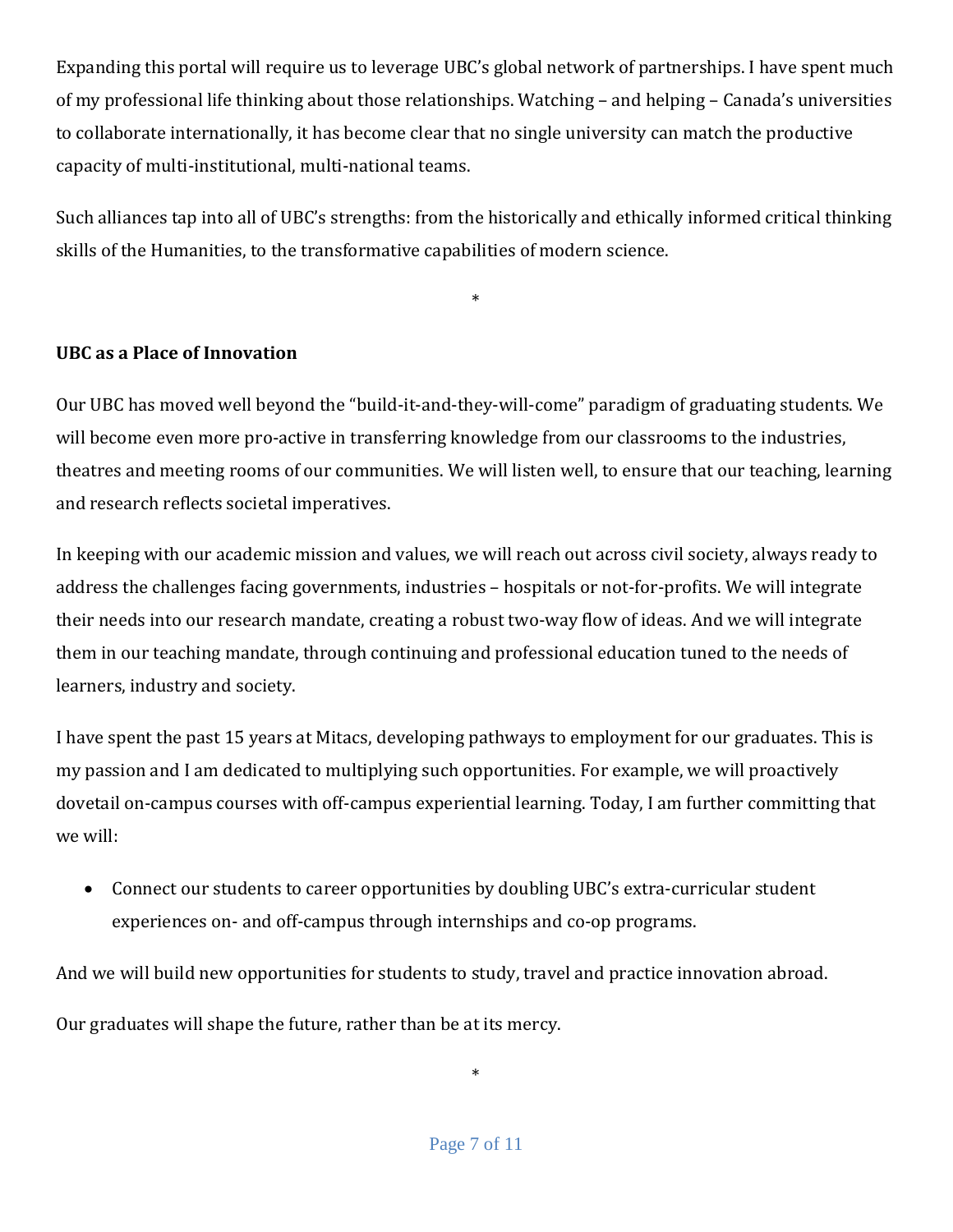### **UBC as a Place of Research**

None of these four themes – not one – would be possible were it not for the fifth. UBC is ever so proudly a Place of Research.

Excellence in research distinguishes great institutions from the rest.

Excellence in research puts our students at the cutting edge of knowledge, giving them access to the latest discoveries and revelations.

Excellence in research allows us to nurture leaders and to take a lead on the broad societal agenda.

Excellence in research ensures our graduate students are ready to join the ranks of elite world scholars and innovators.

Excellence in research makes our reputation – enabling us to attract the best faculty, students and staff from around the world.

Excellence in research is what guarantees the value of our diplomas.

Investment in research excellence makes sense – and it also makes business sense. North America's most distinguished research universities are experiencing unprecedented enrolment demand. UBC is no exception.

For that, I salute our outstanding research faculty, past and present. It is by your accomplishments that we make the case – to students, to government, to private-sector partners and to philanthropic donors – that an investment in UBC is an investment in excellence – and in success.

But we are not done. We are not where UBC should be, can be, and must be.

That's why, today, I am committing to you that my administration will be unwavering in its focus on research excellence. During my presidency,

UBC will increase its base funding for research excellence by at least \$100 million.

This funding will be directed toward those who are leaders at discovering, developing, and deploying knowledge.

We will invest in what our Nobel Laureate Dr. Michael Smith called "follow-your-nose" research.

Page 8 of 11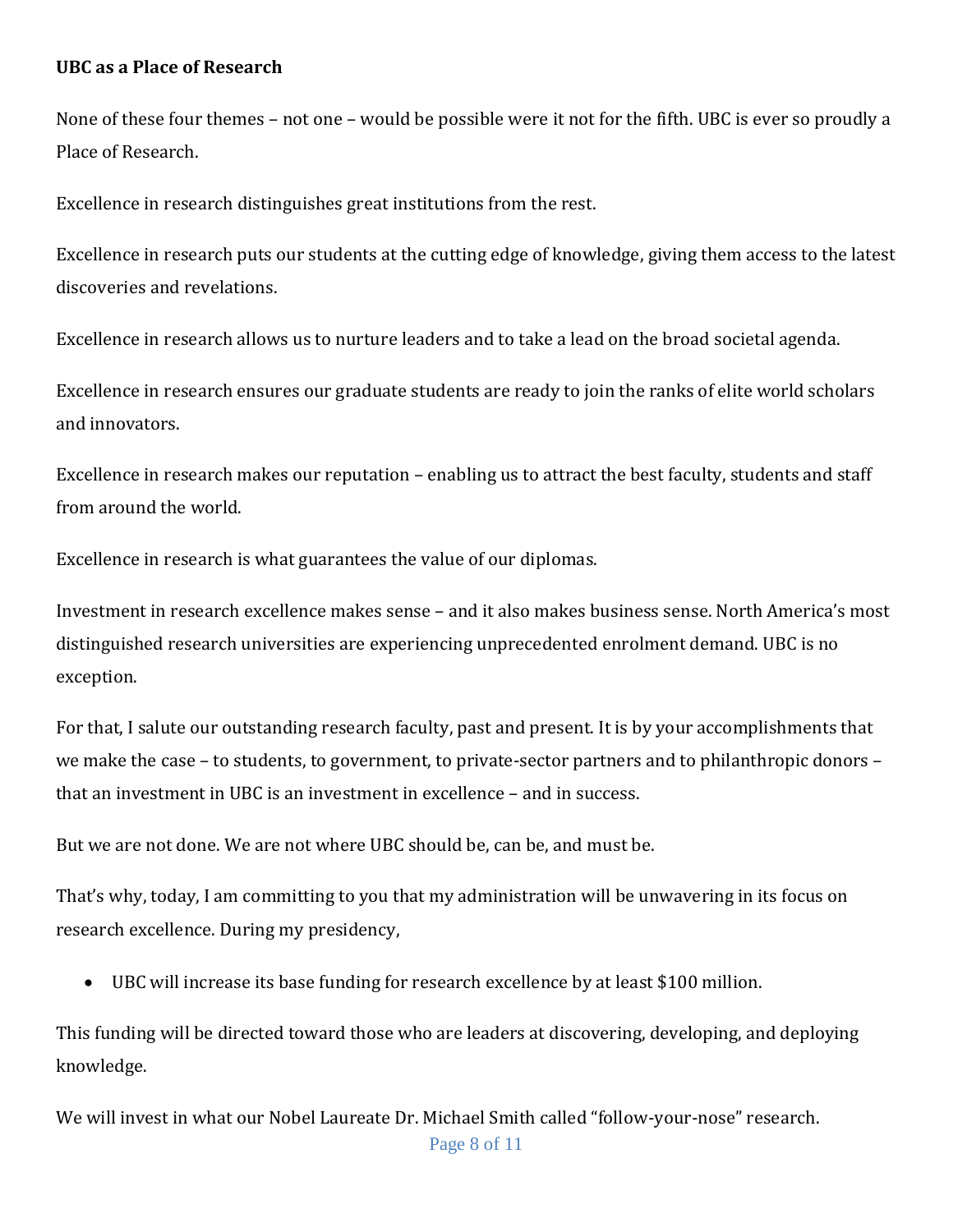And, we will invest in targeted research.

And always, we will invest in excellence, enhancing our research capacity and thus our ability to train, nurture, and empower an unprecedented generation.

Our goal is to leverage this investment so that we multiply our external research funding and our research impact many times over.

I know, now, that you're wondering how I propose to make all of this happen. So before I conclude, let me outline just three of my strategies.

\*

First we must celebrate and support entrepreneurship. As a great university, UBC has entrepreneurship embedded in its DNA; in our classrooms, our labs, our cultural venues – in the downtown core – in every setting where we engage students, supporters and private-sector partners.

We know entrepreneurship involves risk.

There are personal risks, as when families send us their children – from B.C., from distant Canadian communities, like Timmins, or from halfway around the world.

There are professional risks, as when a researcher embarks on a truly innovative line of inquiry.

And there are organizational risks, as when we commit to becoming more accountable and efficient, even as we improve UBC's learning experience and extend the scope and scale of our research.

So, first, we will embrace entrepreneurship and we will embrace risk.

Second, we will – always – act in community.

Community does not mean consensus. Academic citizenship demands knowledgeable, honest, and respectful conversations – but not always agreement. Ours is a complex collaboration of intellectuals and iconoclasts, ever ready to ask difficult questions and challenge existing norms.

So let me assure you that mine will be a consultative presidency. I will do what I must in service to UBC, but I will always listen:

To students, first and foremost;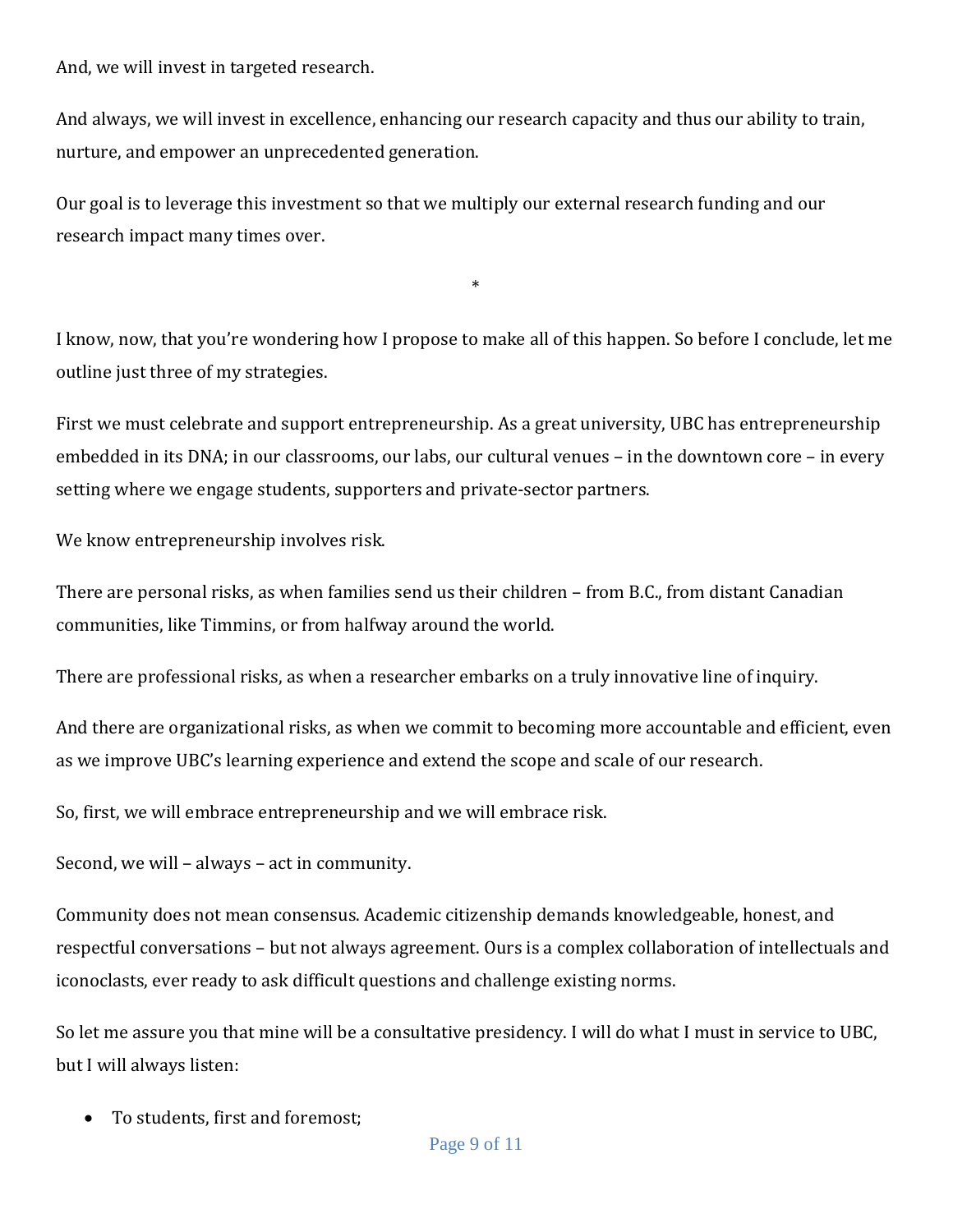- To faculty, with a renewed commitment to governance;
- To staff, who make this university our home;
- To alumni, who bear our brand on their sleeves;
- And to the needs of our cities, our province and our country ...

… for it is the citizens of B.C. and Canada who give us the social license to achieve success. We need to earn that license every day.

Third, we will premise all of our actions on success for our students. They are our greatest responsibility and our greatest hope.

I am acutely conscious of our duty to your sons and daughters, and to mine. When I say that we owe students an environment that is inclusive, respectful and safe, I say it as your President and Vice-Chancellor, but I also say it as the father of three daughters: Kamara, who teaches high school in Toronto, and Marista and Leandra – who are both UBC students.

I want to acknowledge and thank all three of them for their love and support. I especially want to thank my wife, Michelle, for giving me the strength and courage to embrace this great adventure.

And I thank all of you – for your attention today and for the faith that you put in me as President and Vice-Chancellor. We have much to do, and I will need your help. I will need student commitment, staff energy, faculty support and all the passion, dedication, brilliance and, sometimes, the good luck, that distinguishes great researchers.

We will need the support of our alumni, our donors, our government partners and of the citizens they represent.

And with all of that, we will continue to define success for our UBC.

I'd like to close by contemplating the UBC motto: *Tu-um est,* the usual translation being: "It is yours."

UBC **IS** yours and it is ours. It is a gift that we hold in our hands.

But I want to be clear. It is not ours for convenience. It is not ours to consume. We hold it in trust, for the next generation and for every generation after that.